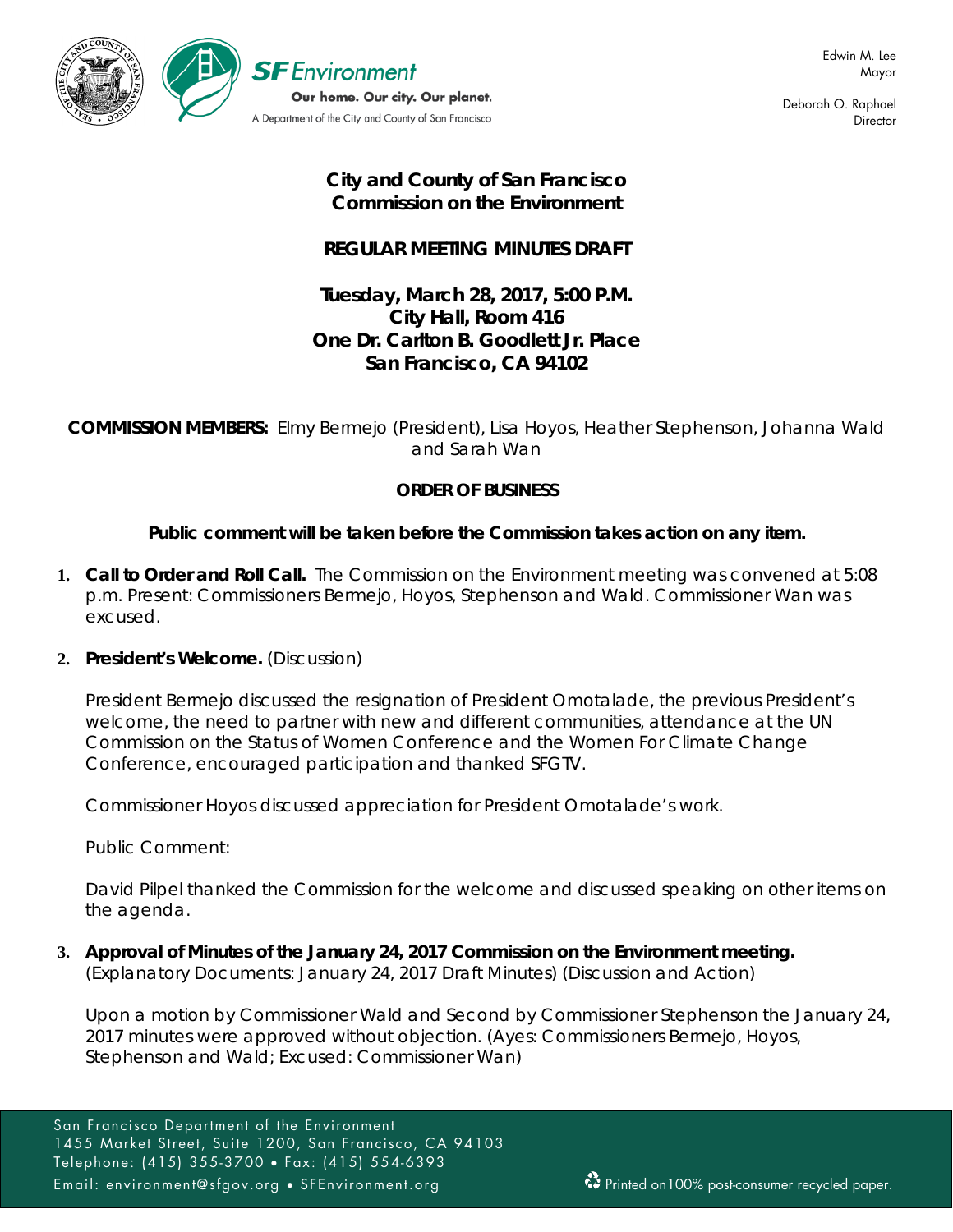Public Comment:

David Pilpel had minor non-substantive changes to the minutes that would be passed on to Anthony after the meeting.

**4. Public Comment:** Members of the public may address the Commission on matters that are within the Commission's jurisdiction and are not on today's agenda**.**

Eric Brooks, San Francisco Green Party and Our City, discussed inter-agency relations.

David Pilpel discussed Earth Day planning, the need for an update on the budget process and an update on refuse rates.

Anastacia Glikshtern discussed the use of herbicides in public parks.

Ariane Eroy discussed trees in San Francisco.

Denise D Anne discussed recycling in San Francisco.

James Lloyd thanked the Commissioners for their discussion about climate change.

**5. Community Outreach Presentation: "Alternative vehicles, not #altfacts" social media and digital display campaign detailing the facts about buying electric vehicles.** Speaker: Luke Easdale, Senior Marketing and Communications Strategist (Discussion)

Luke Easdale, Senior Marketing and Communications Strategist, discussed the electric vehicles campaign, goals, research, participation, motivators for San Franciscan's to purchase electric vehicles, the reason why San Franciscan's purchase electric vehicles, list of demands, create Facebook ads, creative digital display, sassy landing page, response from the public and partners, page hits and duration and the team that worked on the task.

Commissioner Stephenson asked how long the campaign ran, whether it was possible to measure if car sales have increased and a plan to apply this campaign to other challenges in San Francisco.

Commissioner Hoyos asked about the intersection between the Department's other work on electric vehicles and the promotional activity.

Director Raphael asked about the timing of the campaign.

Jessie Denver, Energy Program Manager, discussed leveraging outreach funds and sharing outcomes with other cities.

Commissioner Stephenson asked about communication with auto manufacturers.

Public Comment:

Denise D Anne discussed alternatives to cars.

Dee Seligman discussed various outreach opportunities.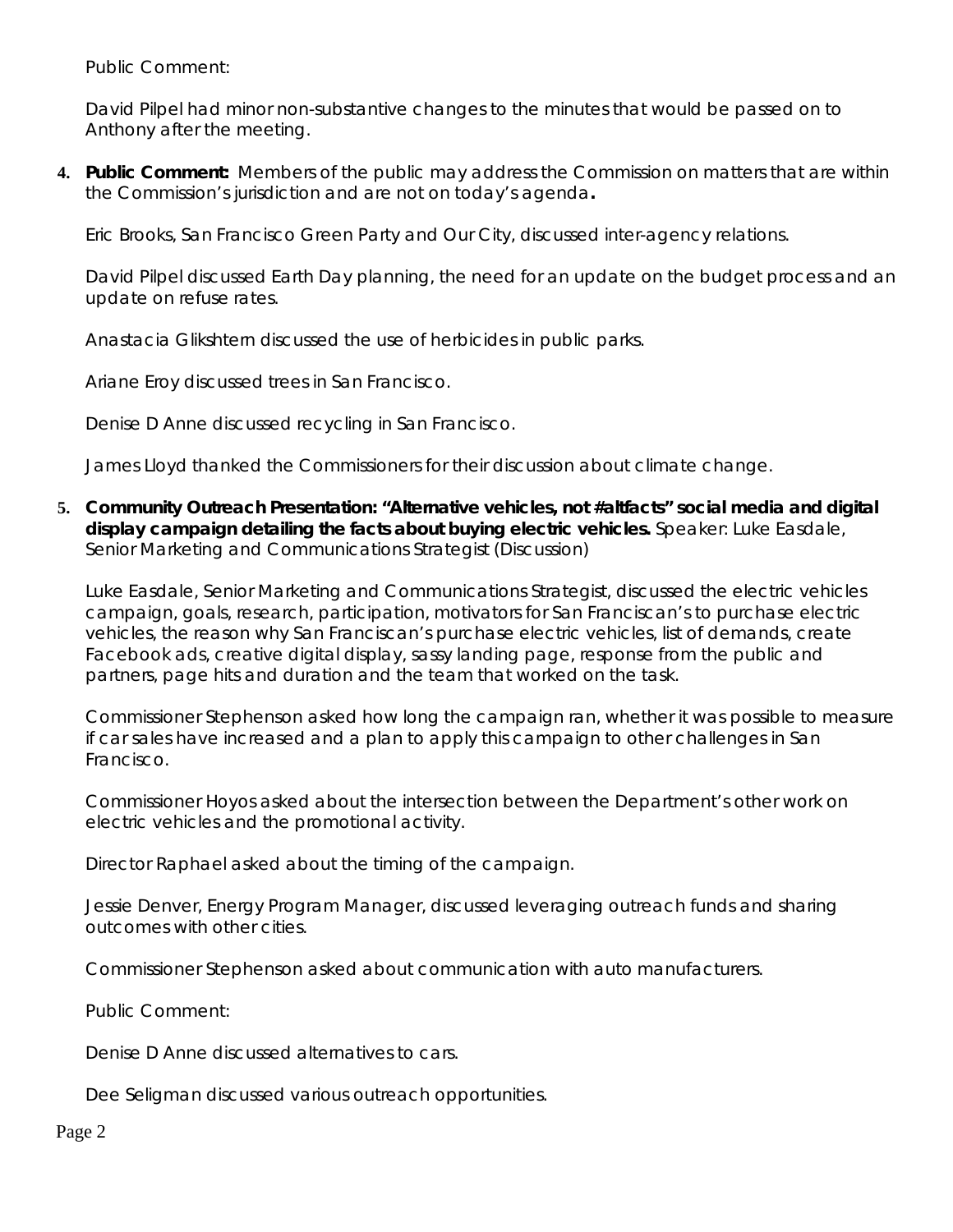#### PRESENTATIONS AND AWARDS

**6. Presentation of the Commission on the Environment – Environmental Service Award to Sustainable Chinatown.** Sponsor: Sarah Wan, Commissioner (Discussion)

Commissioner Bermejo presented the award on Commissioner Wan's behalf. Commissioner Bermejo discussed the beauty of Chinatown, the mission of Sustainable Chinatown, the various partners and the group's plan to engaged stakeholders.

Cindy Wu, Chinatown Community Development Center, discussed expanding the definition of sustainability and continuing to work with the Department of the environment.

Commissioner Hoyos expressed appreciation for the broader definition of the environment.

Director Raphael discussed serving the people in various neighborhoods.

Rich Chien, Private Sector Green Building Coordinator, thanked the team for their work.

#### REGULAR AGENDA

**7. Approval of Resolution File 2017-02-COE supporting San Francisco's proposed Electric Vehicle Readiness Ordinance.** Sponsor: Deborah Raphael, Director; Speaker: Barry Hooper, Green Building Specialist (Explanatory Document: Resolution File 2017-02-COE) (Discussion and Action)

Director Raphael discussed San Francisco as a transit first city, the importance of electrification, the history of the Policy Committee hearing the issue, conversations with stakeholders, pushing the envelope to make a difference in the uptick of electric vehicles and sponsorship by the Mayor and Supervisor Teng.

Barry Hooper, Green Built Environment Senior Coordinator, discussed progress in San Francisco, energy use and economic growth in San Francisco, 80x50, plug in electric vehicle (PEV) forecasts changing with market growth, California as a leader in PEV, PEV growth projections, PEV concentrations in California, planning for PEV, San Francisco EV ready proposal, California EV readiness codes and possible amendments to the San Francisco EV readiness proposal.

Commissioner Wald thanked staff for their efforts to reach San Francisco's renewable energy goals.

Commissioner Stephenson discussed the current use of electric vehicle chargers and the adoption of electric vehicles.

Director Raphael thanked Barry Hooper and all of the partners.

Commissioner Wald asked about plans to expand the ordinance to other cities.

Public Comment:

Eric Brooks, San Francisco Green Party and Our City San Francisco, discussed the importance of mass transit.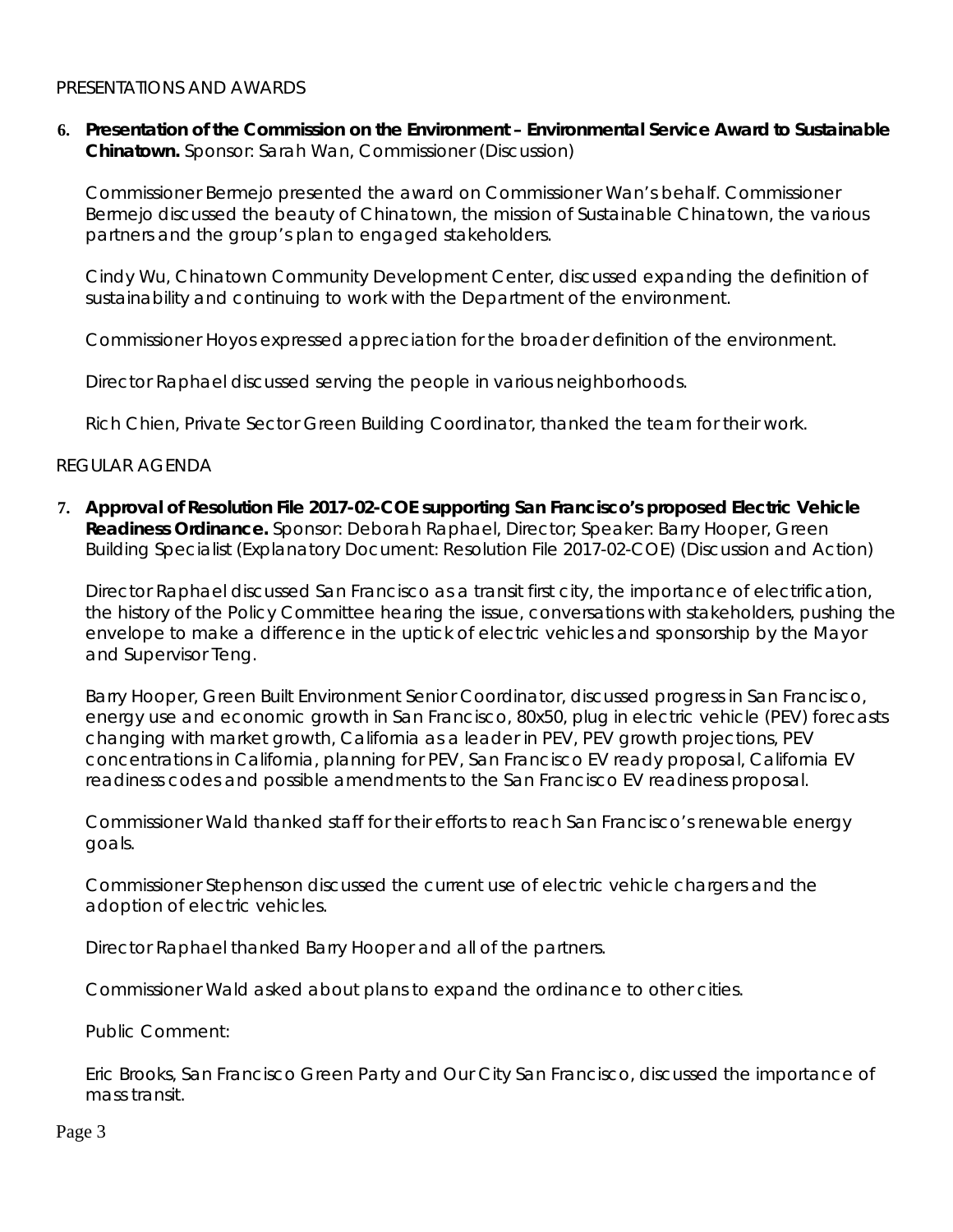Commissioner Hoyos asked about car share programs in San Francisco.

Upon a motion by Commissioner Wald and Second by Commissioner Hoyos Resolution File 2017- 02-COE was approved without objection. (Ayes: Commissioners Bermejo, Hoyos, Stephenson and Wald; Excused: Commissioner Wan)

**8. Approval of Resolution File 2017-03-COE affirming the Commission's commitment to fighting climate change.** Sponsor: Elmy Bermejo, President (Explanatory Document: Resolution File 2017- 03-COE) (Discussion and Action)

President Bermejo discussed San Francisco values, recent actions by the federal administration and San Francisco's leadership on climate.

Anthony Valdez, Commissioner Affairs Manager, read the resolution aloud.

Commissioner Wald discussed the timing of the resolution, the importance of the work of the Department of the Environment and the need to export the work of local and state work.

Commissioner Hoyos amended the resolution on page three line eight by removing the words, "recognizes carbon as an asset."

Director Raphael offered grammatical amendments to the resolution, discussed the importance of the timing and the City's climate goals.

Public Comment:

Dave Masson, Citizens Climate Lobby, discussed various efforts regarding climate change.

Eric Brooks offered an amendment to change the language to change "climate change" to "climate disruption."

Anastacia Glikshtern discussed the removal of trees in San Francisco.

Denise D Anne discussed changing the language of the resolution.

Ariane Eroy discussed the removal of trees in San Francisco.

Unidentified speaker discussed the removal of trees in San Francisco.

Commissioner Hoyos proposed changing the word climate change to climate disruption in the language of the resolution.

Commissioner Stephenson discussed the definition of the word disruption in the economic and business community in San Francisco.

Commissioner Stephenson amended the title of the resolution on page one line one by replacing the words "climate change with "the climate crisis."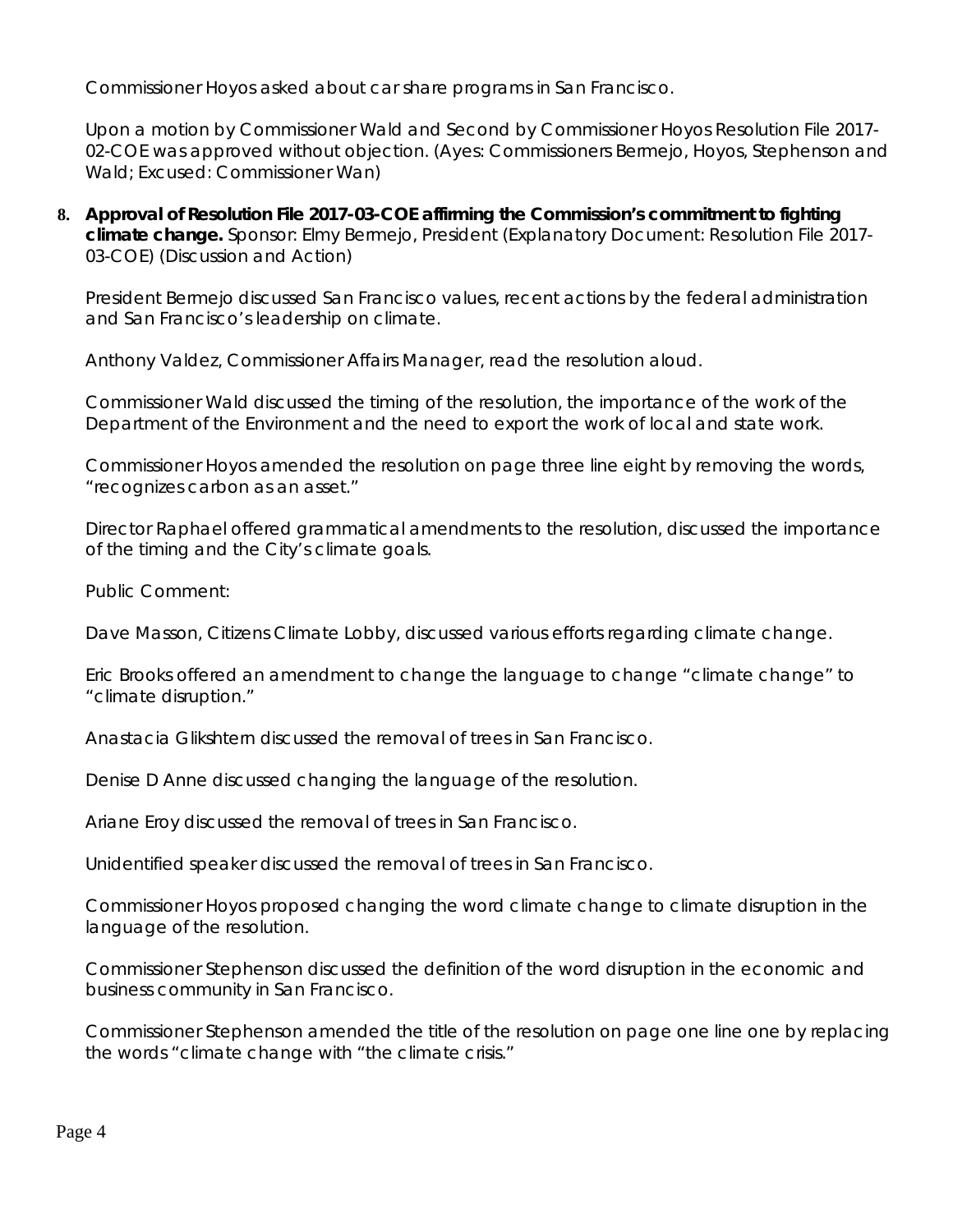Upon a motion by Commissioner Wald and a second by Commissioner Stephenson Resolution File 2017-03-COE was approved as amended without objection. (Ayes: Commissioners Bermejo, Hoyos, Stephenson and Wald; Excused: Commissioner Wan)

**9. Approval of Resolution File 2017-01-COE adopting the 2017 Reduced Risk Pesticide list for City properties.** Under the Environment Code, the Department maintains a Reduced Risk Pesticide List identifying those pesticides that may be used on City property, subject to restrictions. Sponsor: Deborah Raphael, Director; Speaker Dr. Chris Geiger, Ph.D., Integrated Pest Management Program Manager (Explanatory Documents: Draft Resolution File 2017-01-COE, 2017 Reduced Risk Pesticide List and Issues and Responses) (Discussion and Action)

Director Raphael discussed the various meetings that were held to discuss the Reduced Risk Pesticide List, that the document will be revisited at the end of the calendar year, the interactions between departments that happen between the times it is discussed by the Commission and thanked the Department of the Environment staff.

Dr. Chris Geiger, Ph.D., Integrated Pest Management Program Manager, discussed the Integrated Pest Management program, use of Tier 1 herbicides, use of Tier 1 herbicides by the Recreation and Park Department, improved notification, new restrictions, clarifications and staff recommendation of approval.

Commissioner Stephenson asked about how and where plants are designated as endangered or threatened.

Commissioner Hoyos discussed the definition of areas frequented by children, the applications of Tier 1 pesticides in parks in the past year, exemptions granted to allow the application of Tier 1 herbicides and future Policy Committee meetings to follow the activity.

Public Comment:

Dee Seligman discussed biodiversity, the Natural Areas Program and various requests.

Nadine Weil discussed opposition to the use of herbicides in San Francisco.

Michael O'Rourke discussed restrictions to the use of herbicides in San Francisco and staffs comments in the explanatory documents.

Eric Brooks, San Francisco Green Party and Our City, discussed opposition to the Reduced Risk Pesticide List and restrictions to the use of herbicides.

Robert Sutton discussed opposition to the use of herbicides in San Francisco.

Karen Breslin discussed opposition to the use of herbicides in San Francisco.

Ellen Natesan, San Francisco Public Utilities Commission, discussed collaboration with the Department of the Environment and support for the Reduced Risk Pesticide List.

Tom Bordon discussed opposition to the use of herbicides in San Francisco and restrictions on the use of herbicides.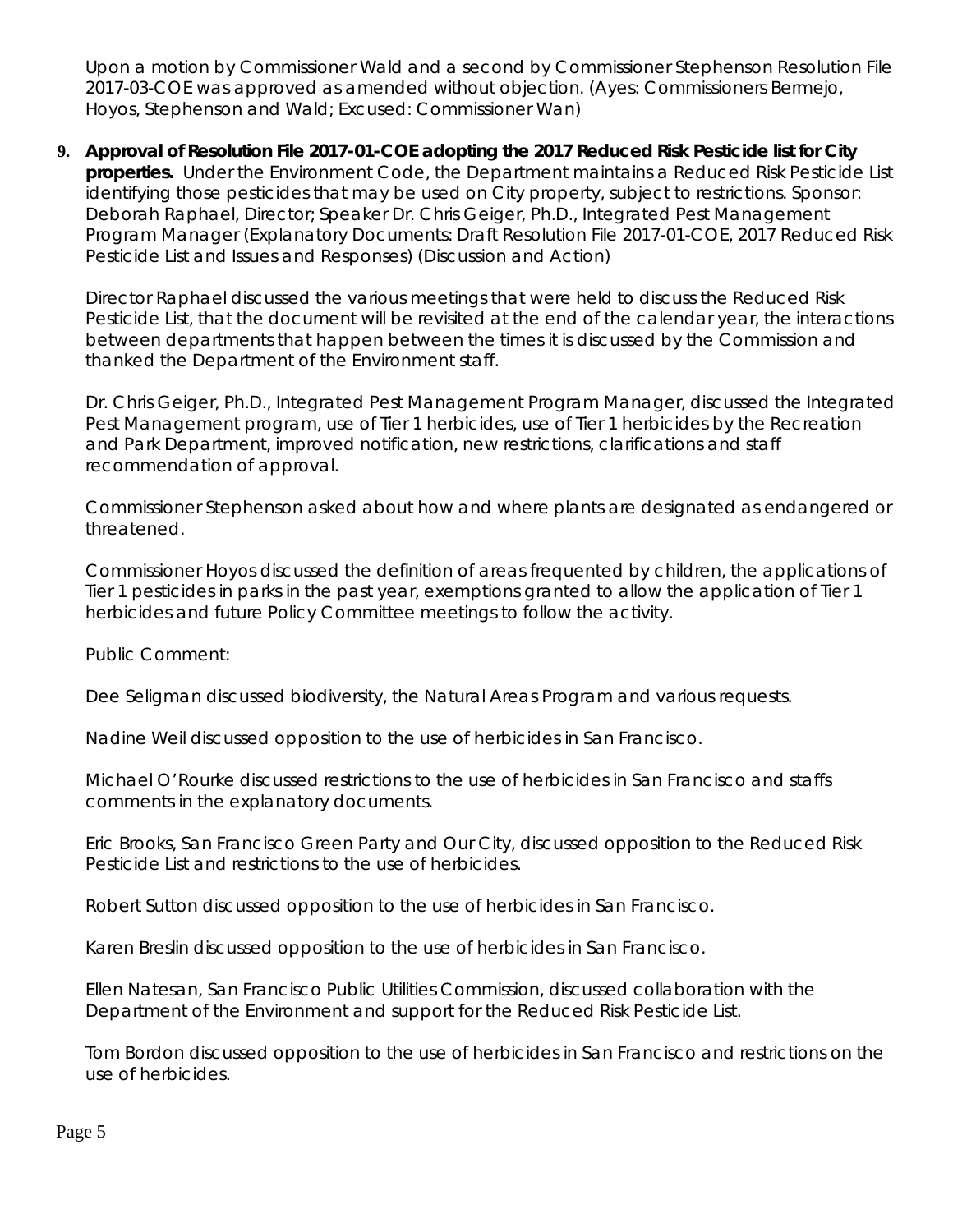Jake Sigg discussed restrictions on the use of herbicides, biodiversity and the use of herbicides in San Francisco.

Denise D Anne discussed the Natural Areas Plan, restrictions on the use of herbicides and opposition to the use of herbicides in San Francisco.

Linda Shaffer discussed rare plants in San Francisco and support for the Reduced Risk Pesticide List.

Ariane Eroy discussed opposition to the use of herbicides in San Francisco.

Ellen Edelson discussed support for the Reduced Risk Pesticide List and restrictions on the use of herbicides.

Adrian Stroganoff discussed support for the Reduced Risk Pesticide List and the use of herbicides in San Francisco.

Matt Swagler, Manager of Integrated Pest Management, Recreation and Parks Department, discussed various methods used by Recreation and Parks to control weeds and the Department's consideration of park users and the environment.

Anastasia Glikshtern discussed opposition to the use of herbicides in San Francisco.

Commissioner Stephenson discussed the amount of information provided by the public, the importance of everyone being heard, the creation of the biodiversity program, the Precautionary Principle, the balance of biodiversity and human health, the importance of restrictions to alert the public about usage and the marking of areas that are being treated,

Director Raphael asked for clarification about posting for treatments.

Commissioner Wald amended Number 5 in the Restrictions on "most hazardous" (Tier 1) herbicides to include language that states that all treated areas must be clearly noticed.

Commissioner Hoyos asked whether the language regarding exemptions is nebulous.

Commissioner Wald amended Number 5 in the Restrictions on "most hazardous" (Tier 1) herbicides to add the words, "under the law" after the word "required".

Commissioner Stephenson asked about the 15 foot buffer zone for treatment and the possibility of cordoning off or flagging treatment in natural areas.

Guillermo Rodriguez, Policy and Communications Director, noted that the resolution being considered includes language about the development of additional notifications including the use of flags.

Commissioner Hoyos discussed areas frequented by children, buffer zones, application of Tier 1 herbicides in parks and amended Number 13 in the Restrictions on "most hazardous" (Tier 1) herbicides to replace "or other areas frequented by children." with "and other areas frequented by children."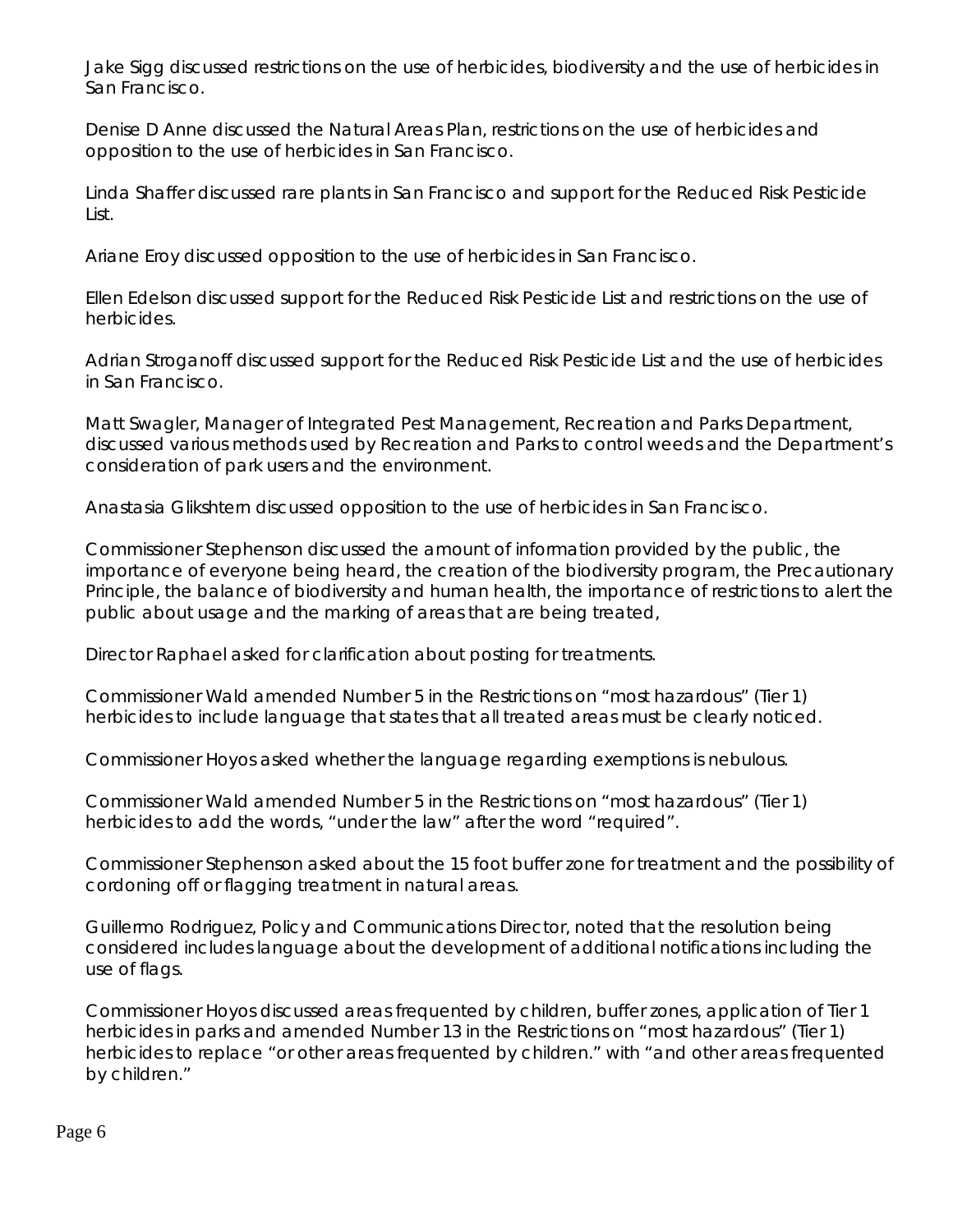Commissioner Wald discussed the documents being improved.

Commissioner Hoyos asked about the spraying of coyote bush and the need to use Tier 1, working on improving maps, continuing the collaboration on improving the program and potential future outreach on glyphosate runoff from hard surfaces.

Commissioner Wald discussed support for the Reduced Risk Pesticide List, thanked the Commission staff, thanked the integrated pest management staff and gardeners in other agencies particularly Recreation and Parks for their support of the integrated pest management program, thanked Commissioner Hoyos for advocacy, thanked the members of the public, discussed successes in reduction in herbicide use, the improvements to the program this year, the Natural Areas Program, the role of the Commission on the Environment and concerns about lack of advanced notification.

Upon a motion by Commissioner Wald and a second by Commissioner Stephenson Resolution File 2017-01-COE was approved without objection. (Ayes: Commissioners Bermejo, Hoyos, Stephenson and Wald; Excused: Commissioner Wan)

**10. Presentation on the 20th Anniversary of the Commission on the Environment.** Sponsor: Deborah Raphael, Director; Speaker: Anthony Valdez, Commission Affairs Manager (Discussion)

Upon a motion by Commissioner Stephenson and a second by Commissioner Hoyos, Item 10 was tabled without objection. (Ayes: Commissioners Bermejo, Hoyos, Stephenson and Wald; Excused: Commissioner Wan)

Public Comment:

Eric Brooks discussed the Commission's hard work.

**11. Director's Report***.* Updates on Department of the Environment administrative and programmatic operations relating to Budget Planning, Strategic Planning, Clean Air/Transportation, Climate, Energy, Public Outreach and Education, Environmental Justice, Habitat Restoration, Green Building, Zero Waste, Toxics Reduction, and Urban Forestry. Speaker: Deborah Raphael, Director (Explanatory Document: Director's Report) (Discussion)

Upon a motion by Commissioner Stephenson and a second by Commissioner Hoyos, Item 11 was tabled without objection. (Ayes: Commissioners Bermejo, Hoyos, Stephenson and Wald; Excused: Commissioner Wan)

# **12. Nomination and Election of Commission on the Environment President and Vice-President.**  (Discussion and Action)

President Bermejo explained the process for nominating officers.

Commissioner Wald nominated Commissioner Bermejo as President of the Commission with a second by Commissioner Stephenson and the nomination was accepted. (Ayes: Commissioners Bermejo, Hoyos, Stephenson and Wald; Excused: Commissioner Wan)

There was no public comment.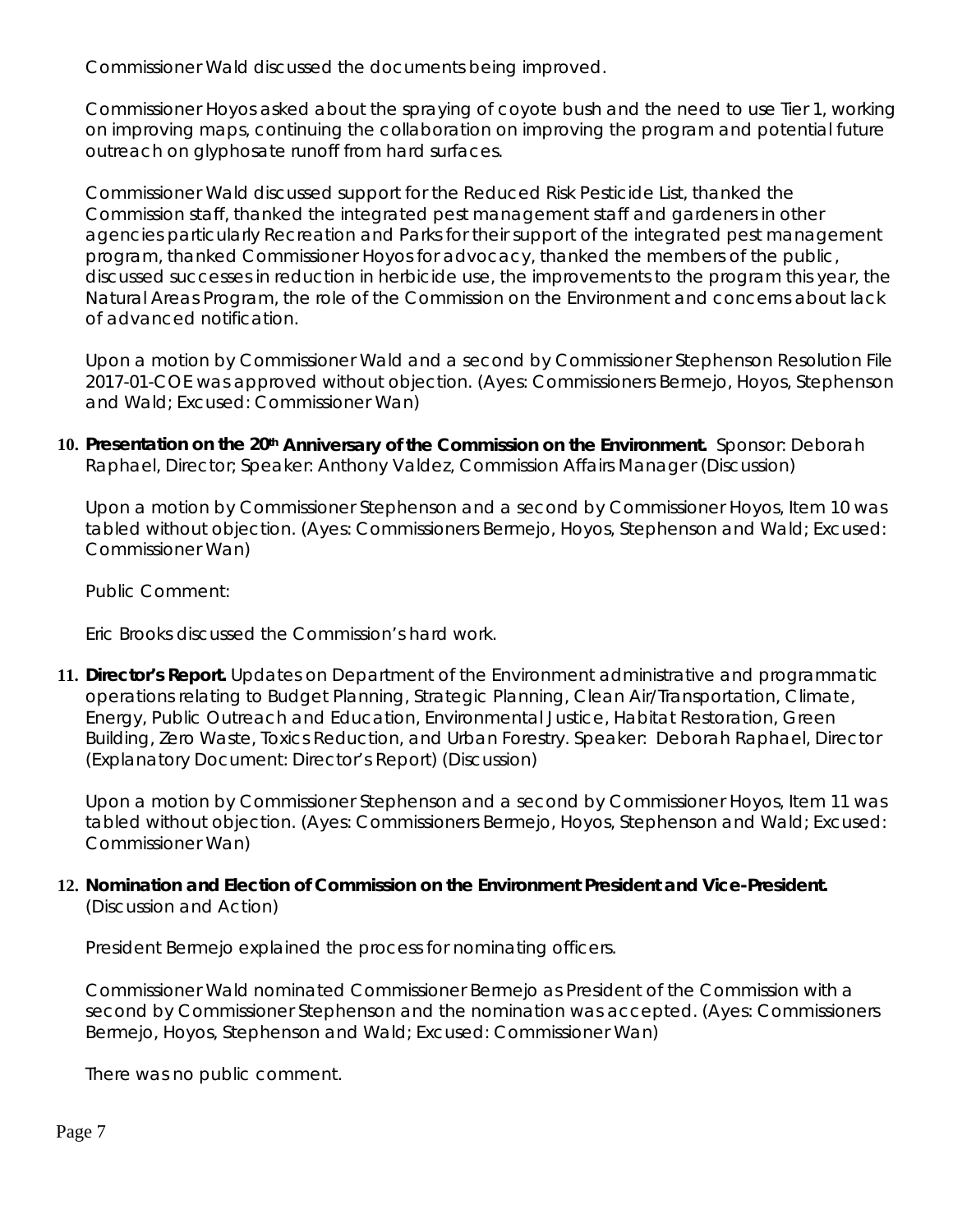Commissioner Stephenson nominated Commissioner Wald as Vice-President with a second by Commissioner Hoyos and the nomination was accepted. (Ayes: Commissioners Bermejo, Hoyos, Stephenson and Wald; Excused: Commissioner Wan)

There was no public comment.

**13. Committee Reports.** Highlights of the February 13, 2017 and March 13, 2017 Policy Committee meetings. (Discussion)

Upon a motion by Commissioner Stephenson and a second by Commissioner Hoyos, Item 13 was tabled without objection. (Ayes: Commissioners Bermejo, Hoyos, Stephenson and Wald; Excused: Commissioner Wan)

## **14. Announcements.** (Discussion)

Upon a motion by Commissioner Stephenson and a second by Commissioner Hoyos, Item 14 was tabled without objection. (Ayes: Commissioners Bermejo, Hoyos, Stephenson and Wald; Excused: Commissioner Wan)

- **15. Commission Affairs Manager Written Report.** Speaker: Anthony Valdez, Commission Affairs Manager (Explanatory Document: Commission Affairs Manager Report) (Discussion)
	- Form 700

Upon a motion by Commissioner Stephenson and a second by Commissioner Hoyos, Item 15 was tabled without objection. (Ayes: Commissioners Bermejo, Hoyos, Stephenson and Wald; Excused: Commissioner Wan)

## **16. New Business/Future Agenda Items**. (Discussion and Possible Action)

Guillermo Rodriguez, Policy and Communications Director, discussed the tabled items being brought to the next meeting, the possibility of the theme of the May Commission meeting being the Department's 100 percent renewable energy goal, future legislation the Department is working on being brought to the Commission, consideration of comments made by the public and staff recommendations on Carbon Grants at the May meeting.

Commissioner Hoyos discussed a public awareness campaign on Glyphosate runoff from household use.

Commissioner Stephenson asked that the Carbon Grantees be in attendance at the next Commission meeting and discussed the increase in consumption in San Francisco.

Public Comment:

Eric Brooks, San Francisco Green party, discussed other herbicides and pesticides to be considered by the Commission.

## **17. Adjournment.** The meeting was adjourned at 9:16 p.m.

**The next Regular Meeting of the Commission on the Environment is scheduled for Tuesday, May 23, 2017, 5:00 p.m. at City Hall, Room 416.** 

Page 8